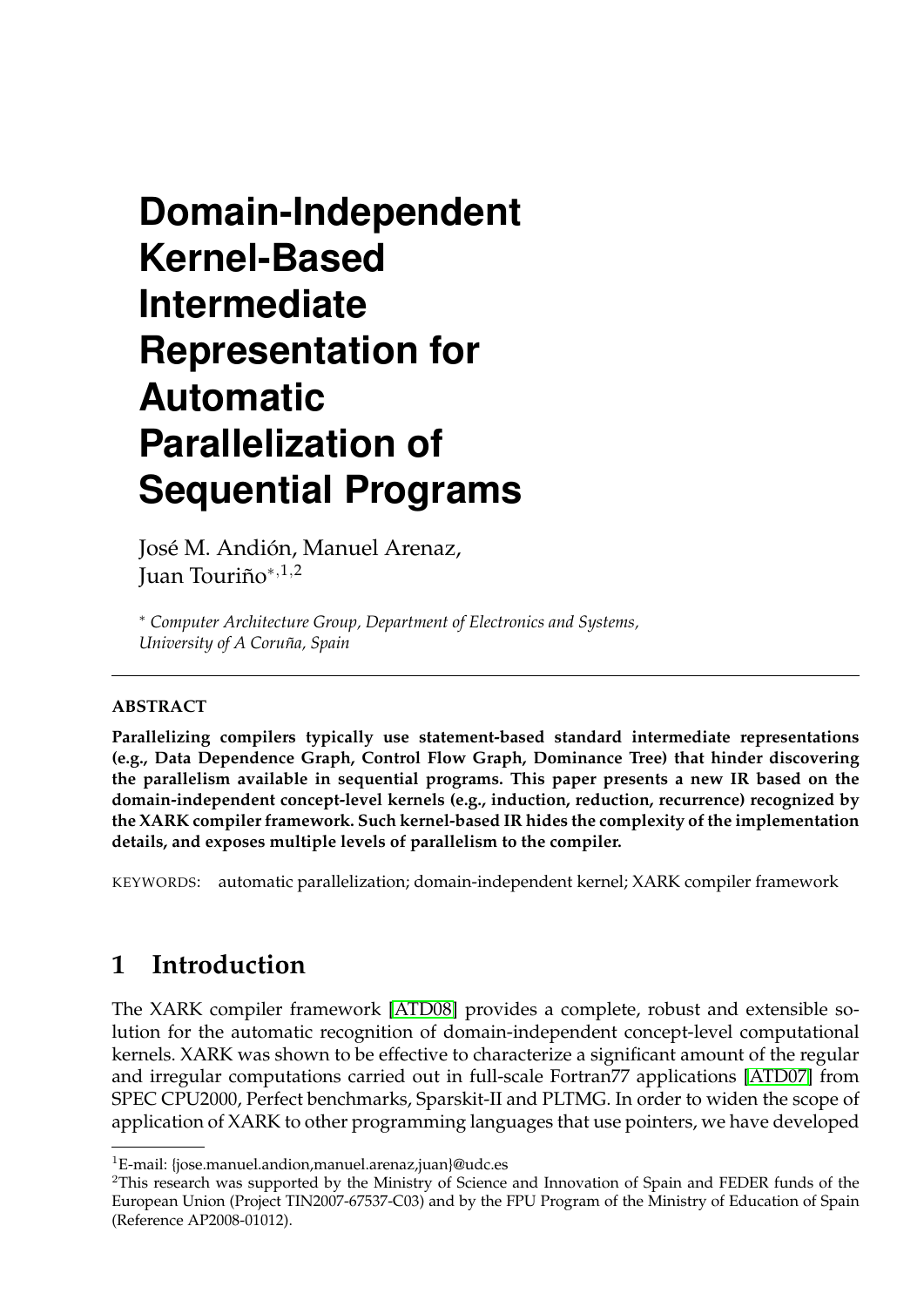```
1 void gradient_aprox (long ∗sum, unsigned char **data, int cols, int Y, int X, int G[3][3])
 \frac{2}{3}\begin{array}{c|c} 3 & \text{int } \mathbb{I}, \mathbb{J}; \\ 4 & \text{for } (\mathbb{I}=-1); \end{array}4 for (I=-1; I <= 1; I ++)<br>for (J=-1; J <= 1; J +
         for (J=-1; J<=1; J++)6 (*sum) = (*sum) + (int)((*((*data) + X + I + (Y + J)*cols)) * G[I+1][J+1]);
 7 }
 8
9 int main(void)
\begin{array}{c|c} 10 \\ 11 \end{array} {
       int originalImage_rows, originalImage_cols, edgeImage_rows, edgeImage_cols;
12 unsigned char∗ originalImage_data , edgeImage_data ;
13 | int X, Y, I, J, GX [3] [3], GY [3] [3];
14 long sumX, sumY, SUM;
15
16 for (Y=0; Y < = (originalImage_rows - 1); Y + +) {
17 for (X=0; X <= (originalImage_cols-1); X + +) {
18 \begin{cases}\n 18 \\
 19\n \end{cases} sum X = 0;
            sumY = 0 :
2021 i f (Y==0 || Y==originalImage_rows−1)
22 SUM = 0;
23 else if (X==0 || X==originalImage_cols-1)<br>24 SUM = 0:
24 SUM = 0;<br>25 else {
25 else {<br>26 else {
26 gradient_aprox (& sumX, originalImage_data, originalImage_cols, Y, X, GX);<br>27 caradient aprox (& sumY, originalImage data, originalImage cols, Y, X, GY);
              qradient_aprox (\&sumY, originalImage_data, originalImage_cols, Y, X, GY);
28 SUM = abs(sumX) + abs(sumY);
\frac{29}{30}if (SUM>255) SUM=255;
31 if (SUM<0) SUM=0;
32<br>33
            33 ∗(edgeImage_data + X + Y∗originalImage_cols) = 255 − ( unsigned char ) ( SUM ) ;
34 }
35 }
36 | }
```
<span id="page-1-0"></span>Figure 1: Source code of the Sobel application.

a simple and fast algorithm to build the Gated Single Assignment (GSA) form on top of the Static Single Assignment (SSA) form available in modern production compilers [\[AAT08\]](#page-3-2). In addition, the design of an interprocedural GSA form to support automatic kernel recognition across procedure boundaries is work in progress. The final goal is to propose a new kernel-based IR [\[AAT10\]](#page-3-3) that exposes parallelism to the compiler and that provides a unique view of different codifications of the same kernel. In the literature, only approaches based on statement-level standard IRs have been proposed [\[SP01,](#page-3-4) [Vah02,](#page-3-5) [RVDB09\]](#page-3-6). The poster will show the differences and commonalities of several implementations of the Sobel edge filter.

# **2 The Sobel Edge Filter**

The Sobel edge filter is a well-known algorithm widely used in image processing and computer vision. This algorithm detects the edges of an image, that is, those pixels whose intensity is very different from the intensity of the neighbor pixels. For each pixel, the algorithm computes the gradient value that provides the largest increase from light to dark. For illustrative purposes, consider the interprocedural implementation shown in Figure [1.](#page-1-0) For each pixel of the original image (see loops in lines 16–17), the procedure gradient\_aprox computes a convolution of the  $3 \times 3$  matrix GX and the intensity of the pixel and its eight neighbors (line 26). A similar convolution with the  $3 \times 3$  matrix GY is also computed (line 27).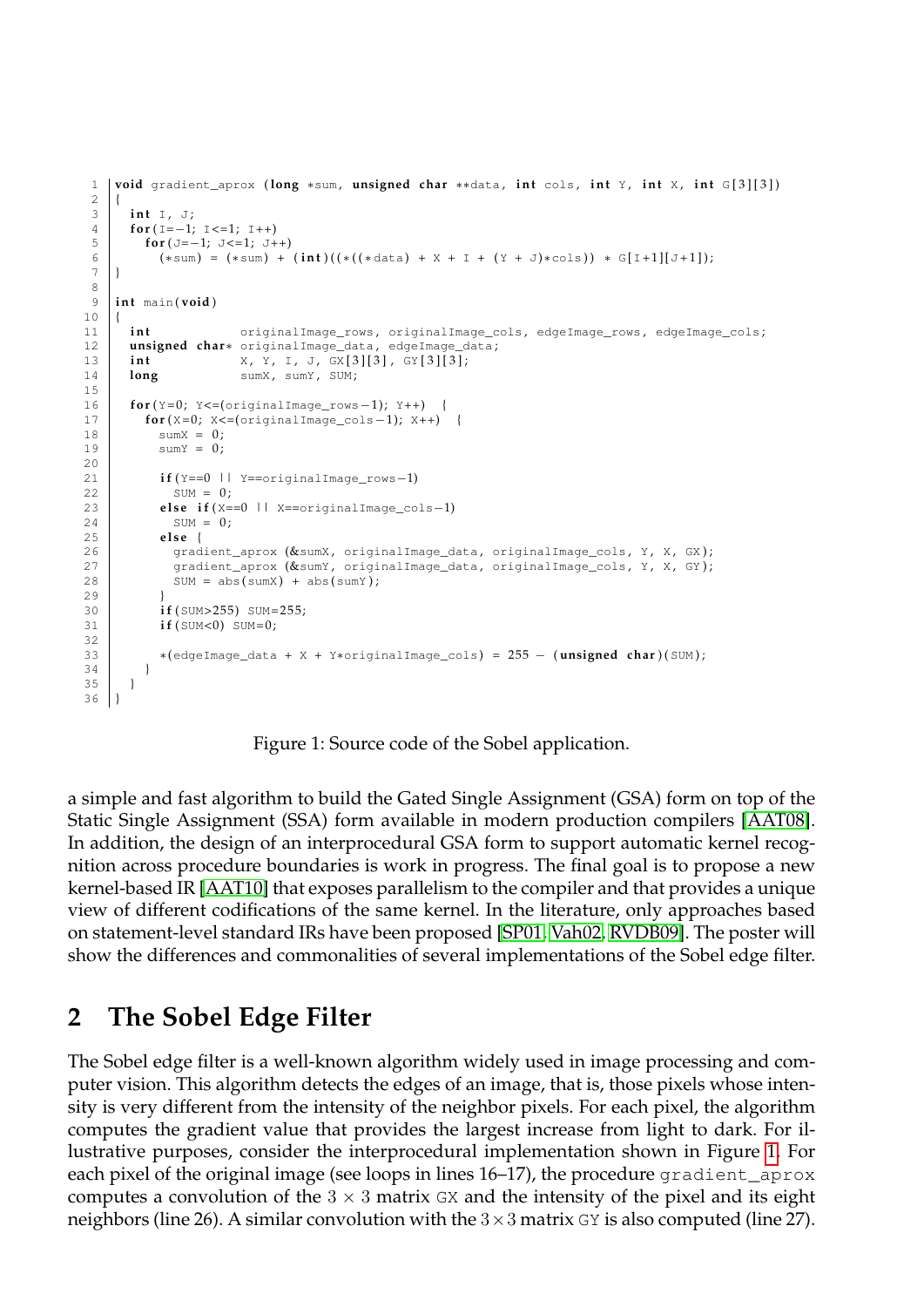

<span id="page-2-0"></span>Figure 2: Kernel-based intermediate representation of the Sobel application.

Finally, the sum of the absolute values of the two convolutions is truncated to the interval [0, 255] (lines 30–31) before being stored in the output filtered image (line 33). Note that, in order to compute the convolutions, the image boundaries are not processed (lines 21–24).

#### **3 Kernel-Based Intermediate Representation**

Our new kernel-based IR consists of two graphs, a KDDG that shows the kernels and the dependences between them, as well as a KCFG that groups kernels into loop execution scopes. Node labels  $K(x_1 \ldots x_n)$  represent a kernel whose output variables are  $x_1, \ldots, x_n$ in the GSA form. In addition, nodes are labeled with the type of kernel computed during its execution, namely, *nc/inv* for initialization of variables to constant values (see  $K(sumY_{23})$ in LOOP2); *nc/lin* for linear inductions  $(K(Y_{2,92})$  in LOOP1); *nc/subs* for unpredictable values at compile-time (e.g., subscripted subscripts, pointer dereferences) (see  $K(SUM_{77})$  in LOOP2); *nc/reduc* for scalar reductions ( $K(sumY_{9,10,70,95})$  in LOOP5); and *nc/assig/lin:lin* for